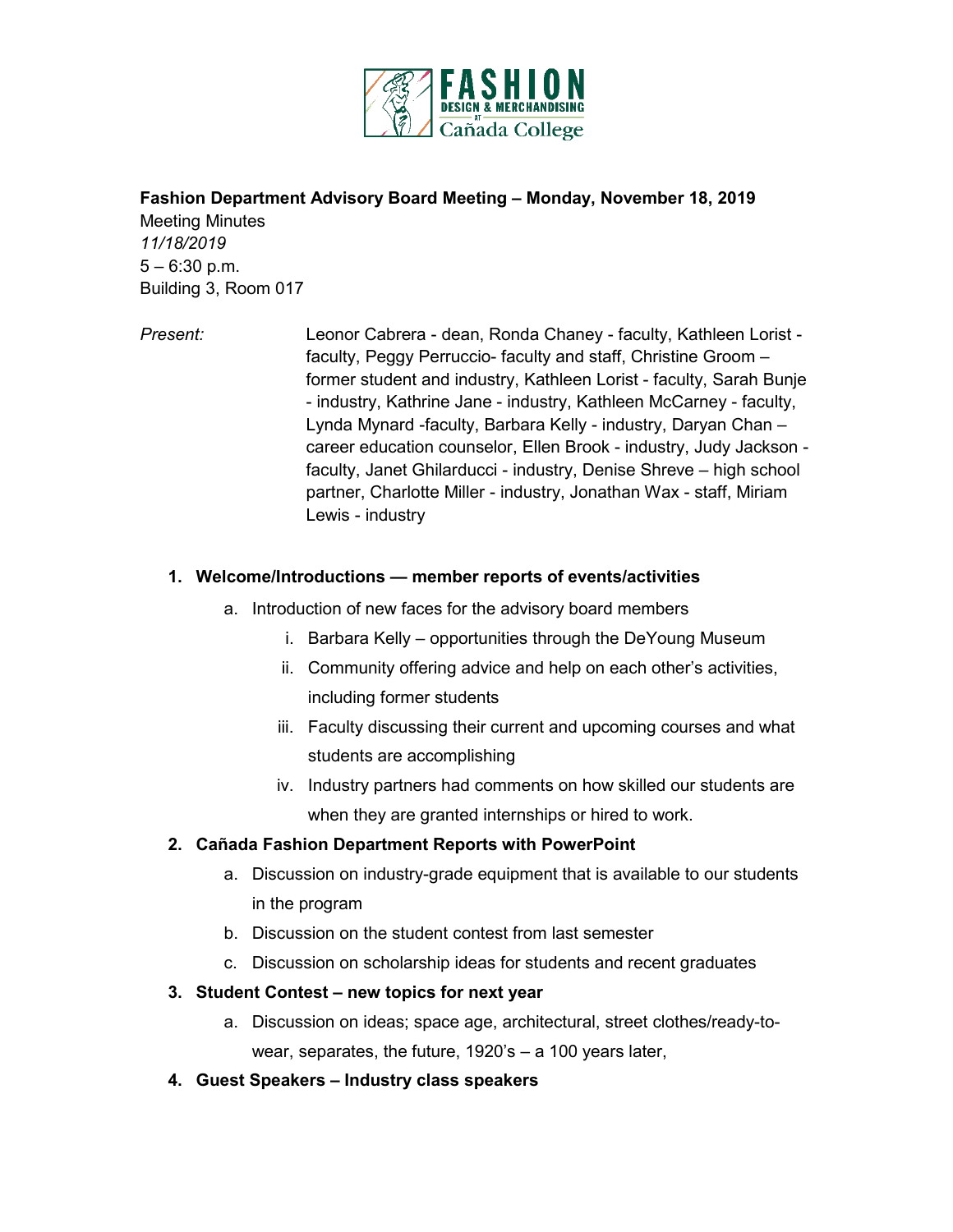- a. Ellen Brook came and spoke this past year, recommends other board members come and speak
- b. Christine Groom came and spoke about her experience with being a former student and now being a professional pattern maker.

## **5. Artistry in Fashion--guest speaker for Artistry next year? New vendors? New branding ideas?**

- a. Discussion on ideas for guest speaker for Artistry in Fashion 2020
	- i. Guest Speaker needs to be a volunteer as this is an unpaid event for student scholarships.
	- ii. Please let the Fashion Department know if board members have any ideas or connections.
- **6. Changes on the program – method of teaching Serging, Evening gown class**
	- a. Discussion on how to make merchandising component of the program more robust
		- i. Discussion on how the online market has changed fashion merchandising
		- ii. Discussion on how the merchandising experience is important for success in the industry
			- 1. Suggestion on rolling the merchandising component into another certificate
	- b. Discussion on the need for a course that focuses on technical design that will help people get back into the workforce. There is a need for a creating a digital package of their work.
		- i. Faculty say this is covered in some current classes, at least the basics are.

# **7. Update on Division – Leonor Cabrera**

a. Sergers were purchased with the Carl Perkins Grant this past year

# **8. Ideas for Social Media & blog topics**

- a. Discussion on the blog, sometimes it is about the college, sometimes it is about current fashion trends
- b. Blogs come out once a week